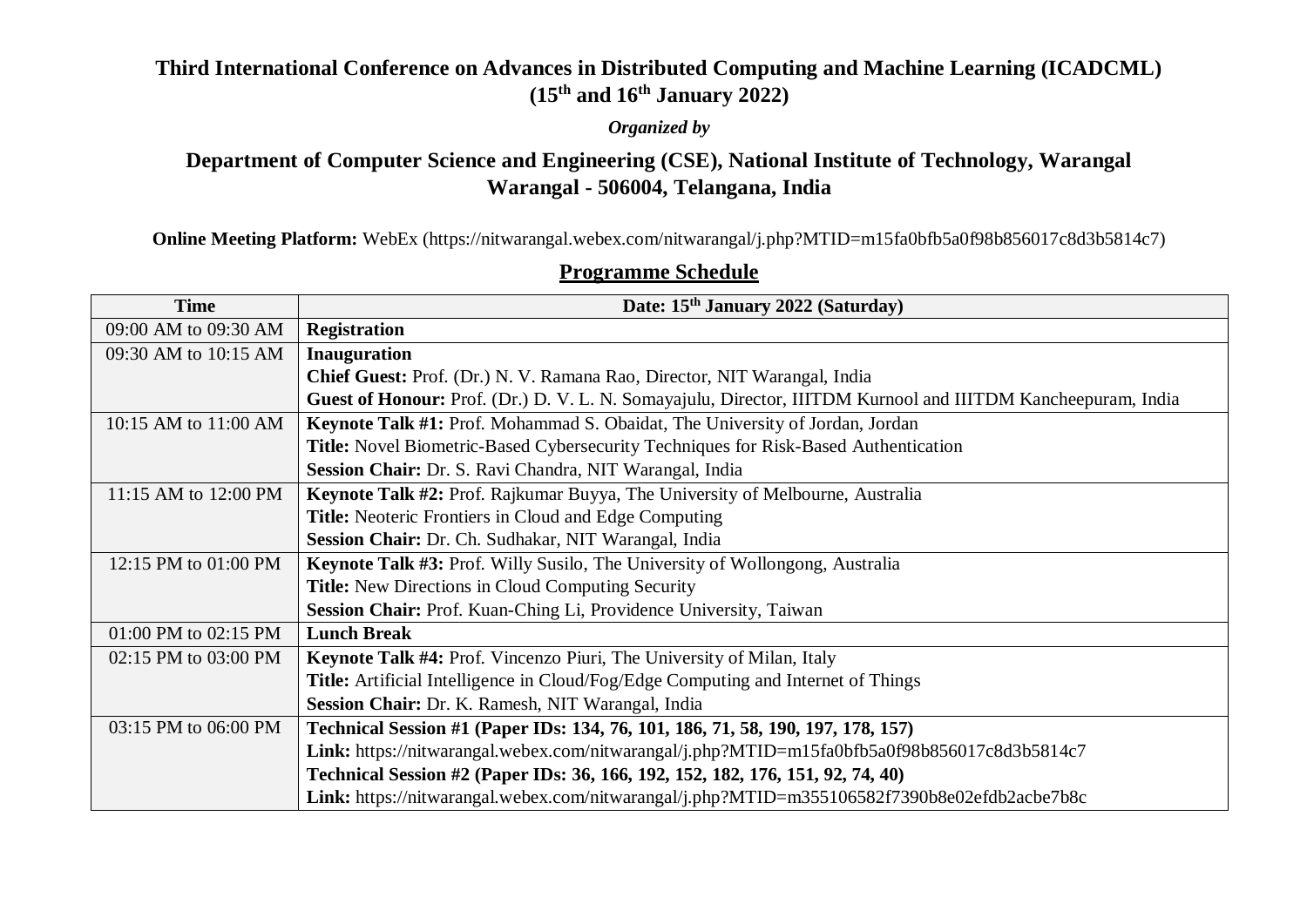|                      | Technical Session #3 (Paper IDs: 123, 117, 181, 175, 142, 26, 72, 21, 150, 18)                 |
|----------------------|------------------------------------------------------------------------------------------------|
|                      | Link: https://nitwarangal.webex.com/nitwarangal/j.php?MTID=m35f15b1b3195502e9ac528cc4edc562b   |
| <b>Time</b>          | Date: 16th January 2022 (Sunday)                                                               |
| 09:15 AM to 10:00 AM | Keynote Talk #5: Prof. Sajal K. Das, Missouri University of Science and Technology, Rolla, USA |
|                      | Title: From Smart Sensing to Smart Living: AI and Data Science Approach                        |
|                      | Session Chair: Dr. Rashmi Ranjan Rout, NIT Warangal, India                                     |
| 10:15 AM to 11:00 AM | Keynote Talk #6: Prof. Shivashankar B. Nair, IIT Guwahati, India                               |
|                      | Title: The Immune Network: A Computational Perspective                                         |
|                      | Session Chair: Dr. R. Padmavathy, NIT Warangal, India                                          |
| 11:15 AM to 12:00 PM | Keynote Talk #7: Padma Shri Prof. Sankar K. Pal, Indian Statistical Institute, Kolkata, India  |
|                      | Title: Pattern Recognition, Machine Intelligence to Data Science: Evolution and Challenges     |
|                      | Session Chair: Dr. K. V. Kadambari, NIT Warangal, India                                        |
| 12:15 PM to 01:00 PM | Keynote Talk #8: Prof. Ayon Chakraborty, IIT Madras, India                                     |
|                      | Title: Drones as On-Demand Infrastructure for Next-Generation Wireless Networks                |
|                      | Session Chair: Dr. Balaprakasa Rao Killi, NIT Warangal, India                                  |
| 01:00 PM to 02:15 PM | <b>Lunch Break</b>                                                                             |
| 02:15 PM to 03:00 PM | Keynote Talk #9: Prof. Yiu-Ming Cheung, Hong Kong Baptist University, Hong Kong                |
|                      | Title: How to Perform Clustering in the Data Imbalanced Environment?                           |
|                      | Session Chair: Prof. Kuan-Ching Li, Providence University, Taiwan                              |
| 03:15 PM to 05:30 PM | Technical Session #4 (Paper IDs: 42, 90, 79, 170, 107, 38, 86, 63, 139, 172)                   |
|                      | Link: https://nitwarangal.webex.com/nitwarangal/j.php?MTID=m15fa0bfb5a0f98b856017c8d3b5814c7   |
|                      | Technical Session #5 (Paper IDs: 102, 171, 143, 69, 8, 177, 105, 162, 53, 168)                 |
|                      | Link: https://nitwarangal.webex.com/nitwarangal/j.php?MTID=m355106582f7390b8e02efdb2acbe7b8c   |
|                      | Technical Session #6 (Paper IDs: 159, 11, 148, 5, 106, 9, 100, 189, 65, 27)                    |
|                      | Link: https://nitwarangal.webex.com/nitwarangal/j.php?MTID=m35f15b1b3195502e9ac528cc4edc562b   |
| 05:30 PM to 06:30 PM | Valedictory                                                                                    |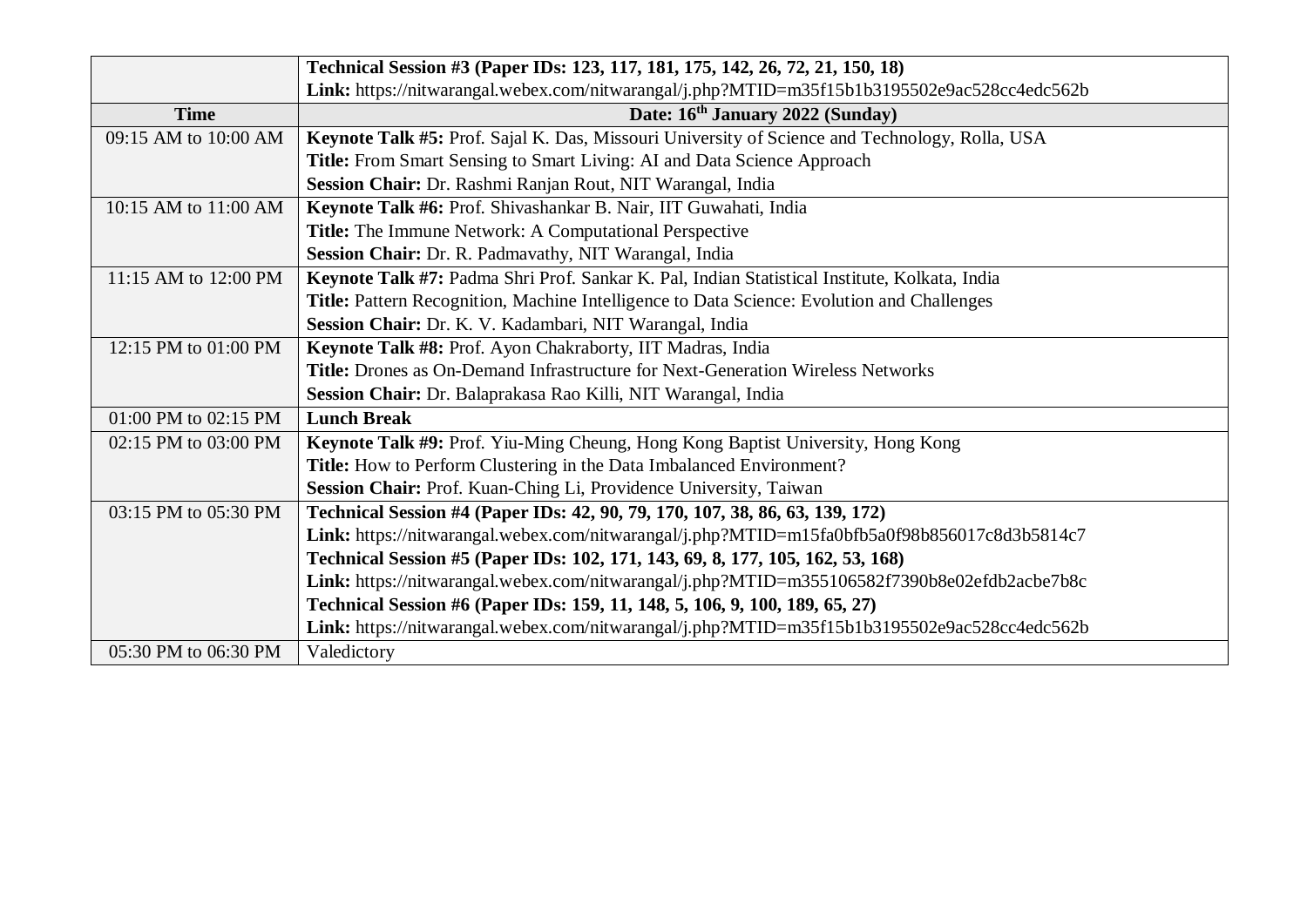| <b>Technical Session #1 (IoT, Fog and Cloud Computing)</b>                                 |                                                                                      |                                                                                                       |  |  |
|--------------------------------------------------------------------------------------------|--------------------------------------------------------------------------------------|-------------------------------------------------------------------------------------------------------|--|--|
| Session Chairs: Dr. Suraj Sharma, Assistant Professor, Department of CSE, IIIT Bhubaneswar |                                                                                      |                                                                                                       |  |  |
|                                                                                            | Dr. Sanjeet Kumar Nayak, Assistant Professor, Department of CSE, IIITDM Kancheepuram |                                                                                                       |  |  |
|                                                                                            |                                                                                      | Link: https://nitwarangal.webex.com/nitwarangal/j.php?MTID=m15fa0bfb5a0f98b856017c8d3b5814c7          |  |  |
| <b>Time</b>                                                                                | <b>Paper ID</b>                                                                      | <b>Paper Title</b>                                                                                    |  |  |
| 03:15 PM to 03:30 PM                                                                       | 134                                                                                  | Fog Computing Paradigm for Internet of Things: Architectures, Issues, Challenges and Applications     |  |  |
|                                                                                            |                                                                                      | List of Authors: Upendra Verma and Diwakar Bhardwaj                                                   |  |  |
|                                                                                            |                                                                                      | Corresponding Author: Upendra Verma                                                                   |  |  |
|                                                                                            |                                                                                      | Presenting Author: Upendra Verma                                                                      |  |  |
| 03:30 PM to 03:45 PM                                                                       | 76                                                                                   | Security and Challenges for Blockchain Integrated Fog Enabled IoT Applications                        |  |  |
|                                                                                            |                                                                                      | List of Authors: Saikat Samanta, Achyuth Sarkar, Aditi Sharma and Oana Geman                          |  |  |
|                                                                                            |                                                                                      | Corresponding Author: Saikat Samanta                                                                  |  |  |
|                                                                                            |                                                                                      | Presenting Author: Saikat Samanta                                                                     |  |  |
| 03:45 PM to 04:00 PM                                                                       | 101                                                                                  | MLP Deep Learning Based DDoS Attack Detection Framework for Fog Computing                             |  |  |
|                                                                                            |                                                                                      | List of Authors: Surya Pavan Kumar Gudla and Sourav Kumar Bhoi                                        |  |  |
|                                                                                            |                                                                                      | Corresponding Author: Sourav Kumar Bhoi                                                               |  |  |
|                                                                                            |                                                                                      | Presenting Author: Surya Pavan Kumar Gudla                                                            |  |  |
| 04:00 PM to 04:15 PM                                                                       | 186                                                                                  | Active VM Placement Approach Based on Energy Efficiency in Cloud Environment                          |  |  |
|                                                                                            |                                                                                      | List of Authors: Sunil Kumar, Sumit Mittal and Manpreet Singh                                         |  |  |
|                                                                                            |                                                                                      | Corresponding Author: Sunil Kumar                                                                     |  |  |
|                                                                                            |                                                                                      | Presenting Author: Sunil Kumar                                                                        |  |  |
| 04:15 PM to 04:30 PM                                                                       | 71                                                                                   | Security Enhancement in Cloud Environment using Modified Key Based Crypto Method                      |  |  |
|                                                                                            |                                                                                      | List of Authors: Parsi Kalpana, A Venugopal Reddy and Sudha Pelluri                                   |  |  |
|                                                                                            |                                                                                      | Corresponding Author: Parsi Kalpana                                                                   |  |  |
|                                                                                            |                                                                                      | Presenting Author: Parsi Kalpana                                                                      |  |  |
| 04:30 PM to 04:45 PM                                                                       | <b>Tea Break</b>                                                                     |                                                                                                       |  |  |
| 04:45 PM to 05:00 PM                                                                       | 58                                                                                   | RFID-Based Authentication Scheme for Secure Access of Medical Data in IoT-Enabled Health Environments |  |  |
|                                                                                            |                                                                                      | List of Authors: Preeti Soni, Mohammad S. Obaidat, Arup Kumar Pal and S K Hafizul Islam               |  |  |
|                                                                                            |                                                                                      | Corresponding Author: S K Hafizul Islam                                                               |  |  |
|                                                                                            |                                                                                      | Presenting Author: S K Hafizul Islam                                                                  |  |  |
| 05:00 PM to 05:15 PM                                                                       | 190                                                                                  | FML Framework: Function Triggered ML-as-a-Service for IoT Cloud Applications                          |  |  |
|                                                                                            |                                                                                      | List of Authors: Shajulin Benedict, Rachit Verma and Bhagyalakshmi M                                  |  |  |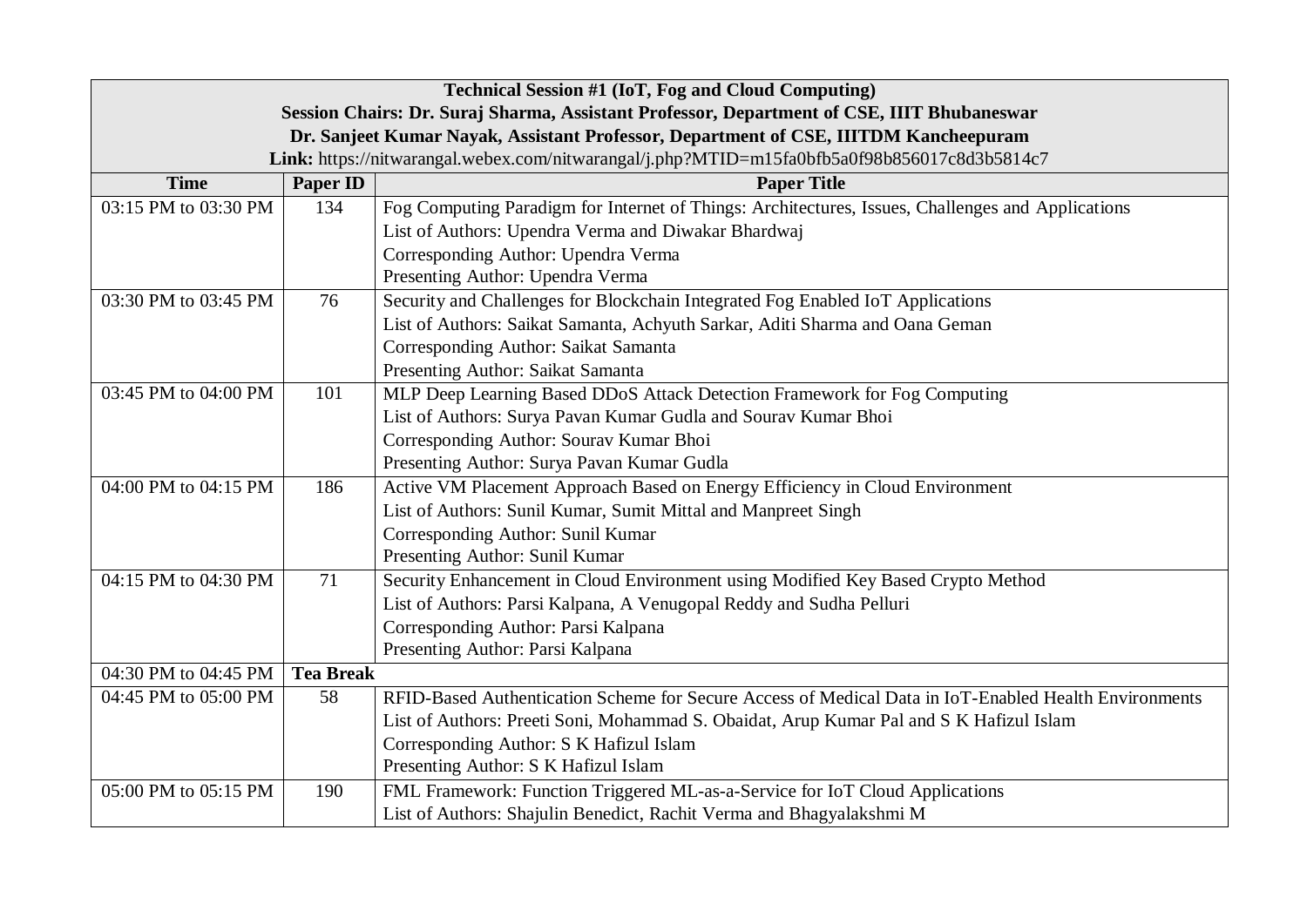|                      |     | Corresponding Author: Shajulin Benedict                                                              |
|----------------------|-----|------------------------------------------------------------------------------------------------------|
|                      |     | Presenting Author: Rachit Verma                                                                      |
| 05:15 PM to 05:30 PM | 197 | A New Approach for Processing Raster Geospatial Big Data in Distributed Environment                  |
|                      |     | List of Authors: Anupama, Jai Prakash Verma, Sapan H Mankad, Sanjay Garg, Pankaj Bodani and Ghansham |
|                      |     | Sangar                                                                                               |
|                      |     | Corresponding Author: Jai Prakash Verma                                                              |
|                      |     | Presenting Author: Jai Prakash Verma                                                                 |
| 05:30 PM to 05:45 PM | 178 | An Efficient Service Selection Algorithm for Cloud Computing                                         |
|                      |     | List of Authors: Munmun Saha, Sanjaya Kumar Panda and Suvasini Panigrahi                             |
|                      |     | Corresponding Author: Sanjaya Kumar Panda                                                            |
|                      |     | Presenting Author: Munmun Saha                                                                       |
| 05:45 PM to 06:00 PM | 157 | Transaction and QoS-Driven Composition of Web Services using Modified Grey Wolf Optimization with    |
|                      |     | <b>TOPSIS and AHP</b>                                                                                |
|                      |     | List of Authors: Sunita Jalal and Dharmendra Kumar Yadav                                             |
|                      |     | Corresponding Author: Sunita Jalal                                                                   |
|                      |     | Presenting Author: Sunita Jalal                                                                      |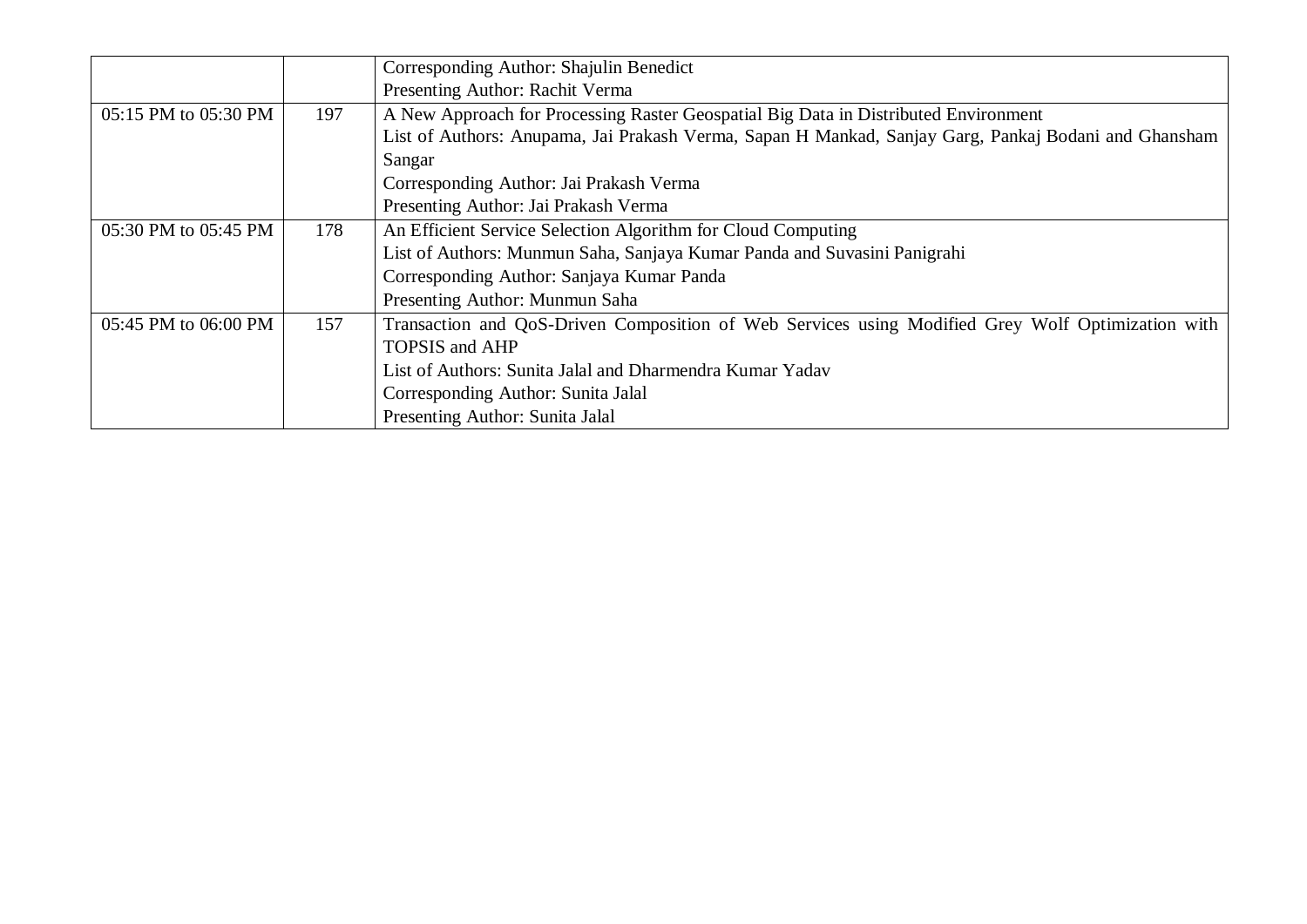| <b>Technical Session #2 (Machine Learning)</b>                                           |                  |                                                                                                   |  |
|------------------------------------------------------------------------------------------|------------------|---------------------------------------------------------------------------------------------------|--|
| Session Chairs: Dr. Manjubala Bisi, Assistant Professor, Department of CSE, NIT Warangal |                  |                                                                                                   |  |
| Dr. Deepak Ranjan Nayak, Assistant Professor, Department of CSE, NIT Jaipur              |                  |                                                                                                   |  |
|                                                                                          |                  | Link: https://nitwarangal.webex.com/nitwarangal/j.php?MTID=m355106582f7390b8e02efdb2acbe7b8c      |  |
| <b>Time</b>                                                                              | <b>Paper ID</b>  | <b>Paper Title</b>                                                                                |  |
| 03:15 PM to 03:30 PM                                                                     | 36               | A Graphical User Interface (GUI) Based Speech Recognition System using Deep Learning Models       |  |
|                                                                                          |                  | List of Authors: Sudhansu Bala Das, Deepshikha Swain and Dipak Das                                |  |
|                                                                                          |                  | Corresponding Author: Sudhansu Bala Das                                                           |  |
|                                                                                          |                  | Presenting Author: Sudhansu Bala Das                                                              |  |
| 03:30 PM to 03:45 PM                                                                     | 166              | Deep Learning Based Document Layout Analysis on Historical Documents                              |  |
|                                                                                          |                  | List of Authors: Ravichandra Sriram, Siva Sathya S and Lourdu Marie Sophie S                      |  |
|                                                                                          |                  | Corresponding Author: Ravichandra Sriram                                                          |  |
|                                                                                          |                  | Presenting Author: Ravichandra Sriram                                                             |  |
| 03:45 PM to 04:00 PM                                                                     | 192              | Comparative Study of Deep Learning Approaches for Classification of Flares in Images              |  |
|                                                                                          |                  | List of Authors: Aditya Kulkarni and Asha C S                                                     |  |
|                                                                                          |                  | Corresponding Author: Asha C S                                                                    |  |
|                                                                                          |                  | Presenting Author: Aditya Kulkarni                                                                |  |
| 04:00 PM to 04:15 PM                                                                     | 152              | Exploring SVM for Federated Machine Learning Applications                                         |  |
|                                                                                          |                  | List of Authors: Divya G Nair, C V Aswartha Narayana, K Jaideep Reddy and Jyothisha J Nair        |  |
|                                                                                          |                  | Corresponding Author: Divya G Nair                                                                |  |
|                                                                                          |                  | Presenting Author: Divya G Nair                                                                   |  |
| 04:15 PM to 04:30 PM                                                                     | 182              | Automated Resume Classification using Machine Learning                                            |  |
|                                                                                          |                  | List of Authors: Pradeep Kumar Roy, Sunil Kumar Singh, Tapan Kumar Das and Asis Kumar Tripathy    |  |
|                                                                                          |                  | Corresponding Author: Tapan Kumar Das                                                             |  |
|                                                                                          |                  | Presenting Author: Tapan Kumar Das                                                                |  |
| 04:30 PM to 04:45 PM                                                                     | <b>Tea Break</b> |                                                                                                   |  |
| 04:45 PM to 05:00 PM                                                                     | 176              | Analysis of Trend in COVID-19, World Vaccination and its Side Effects using Machine Learning      |  |
|                                                                                          |                  | List of Authors: Amrita I, Snigdha Sen and Ashwini K                                              |  |
|                                                                                          |                  | Corresponding Author: Amrita I                                                                    |  |
|                                                                                          |                  | Presenting Author: Amrita I                                                                       |  |
| 05:00 PM to 05:15 PM                                                                     | 151              | Classifying Malware Represented as Assembly and Control Flow Graphs using Ensemble Learning       |  |
|                                                                                          |                  | List of Authors: Sachin Somanna, N Vikhyath Shetty, Mohammed Afthab M, Sagar Neupane, Manoj Kumar |  |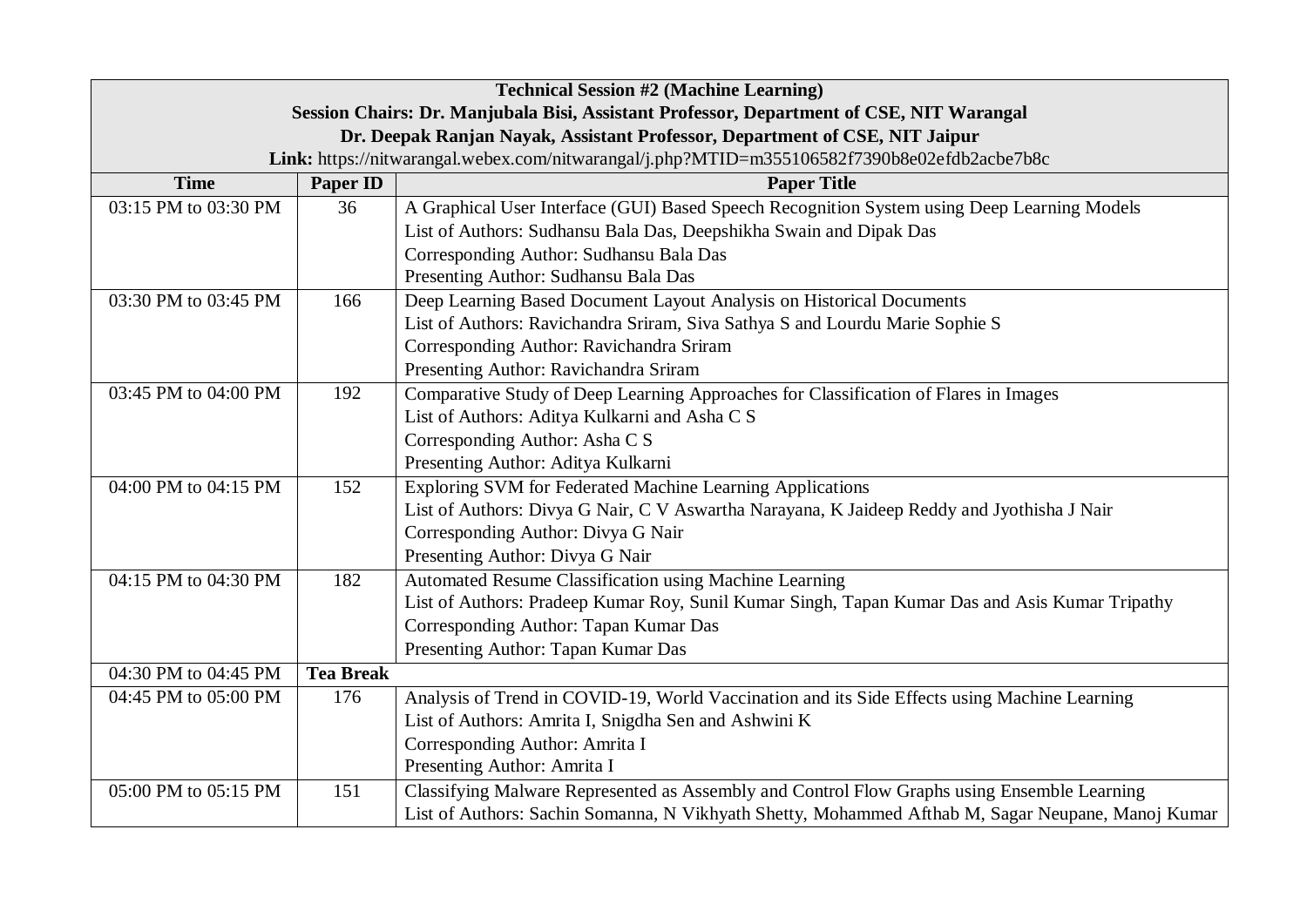|                      |    | M V, Ajay Kumara M A, Bjarne Berg and Prashanth P Wagle                                  |
|----------------------|----|------------------------------------------------------------------------------------------|
|                      |    | Corresponding Author: Manoj Kumar M V                                                    |
|                      |    | Presenting Author: N Vikhyath Shetty                                                     |
| 05:15 PM to 05:30 PM | 92 | Molecular Classification of Cancer by Gene Expression Monitoring using Ensemble Learning |
|                      |    | List of Authors: Ritu Agarwal, Dhruv Jain, Gagan Sharma and Janardan Tiwari              |
|                      |    | Corresponding Author: Ritu Agarwal                                                       |
|                      |    | Presenting Author: Ritu Agarwal                                                          |
| 05:30 PM to 05:45 PM | 74 | Plant Disease Detection using CNN through Segmentation and Balancing Techniques          |
|                      |    | List of Authors: Maulik Verma, Anshu S Anand and Anjil Srivastava                        |
|                      |    | Corresponding Author: Anshu S Anand                                                      |
|                      |    | Presenting Author: Maulik Verma                                                          |
| 05:45 PM to 06:00 PM | 40 | Investigation of BER Analysis using NOMA Scheme Over Fading Channels                     |
|                      |    | List of Authors: Kasula Raghu and P Chandra Sekhar Reddy                                 |
|                      |    | Corresponding Author: Kasula Raghu                                                       |
|                      |    | Presenting Author: Kasula Raghu                                                          |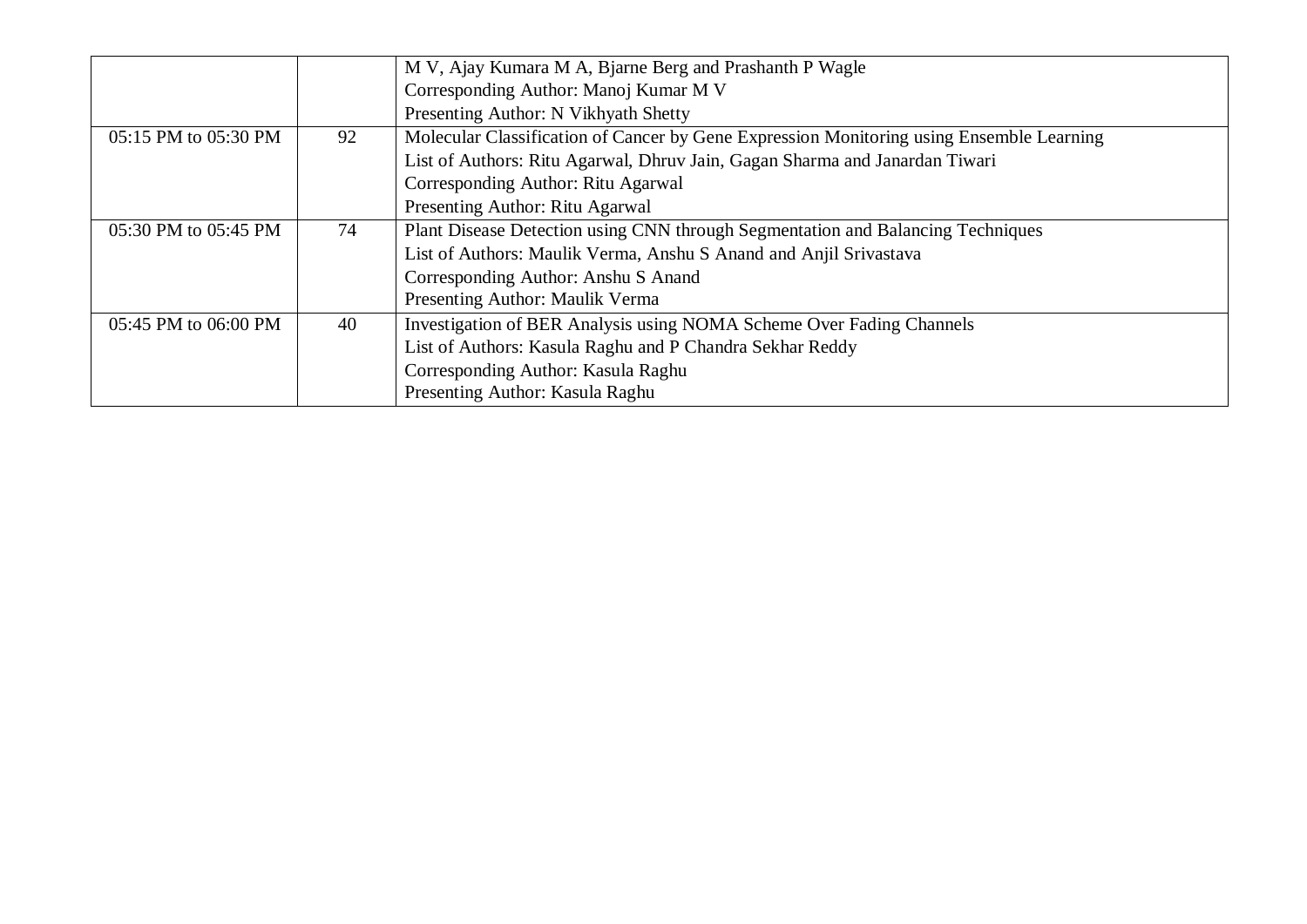| <b>Technical Session #3 (Image Processing and NLP)</b>                                  |                  |                                                                                                           |  |
|-----------------------------------------------------------------------------------------|------------------|-----------------------------------------------------------------------------------------------------------|--|
| Session Chairs: Dr. Ratnakar Dash, Assistant Professor, Department of CSE, NIT Rourkela |                  |                                                                                                           |  |
| Dr. Jitendra Kumar Rout, Assistant Professor, Department of CSE, NIT Raipur             |                  |                                                                                                           |  |
|                                                                                         |                  | Link: https://nitwarangal.webex.com/nitwarangal/j.php?MTID=m35f15b1b3195502e9ac528cc4edc562b              |  |
| <b>Time</b>                                                                             | <b>Paper ID</b>  | <b>Paper Title</b>                                                                                        |  |
| 03:15 PM to 03:30 PM                                                                    | 123              | Performance Analysis of Image Retrieval Method using Quantized Bins of Color Histogram                    |  |
|                                                                                         |                  | List of Authors: Naushad Varish, Priyanka Singh, Syed Yaser, Aashrit Surapaneni and B Venkatesh Reddy     |  |
|                                                                                         |                  | Corresponding Author: Naushad Varish                                                                      |  |
|                                                                                         |                  | Presenting Author: Syed Yaser                                                                             |  |
| 03:30 PM to 03:45 PM                                                                    | 117              | Attention Is All You Need To Tell: Transformer Based Image Captioning                                     |  |
|                                                                                         |                  | List of Authors: Shreyansh Chordia, Yogini Pawar, Saurabh Kulkarni, Utkarsha Toradmal and Shraddha        |  |
|                                                                                         |                  | Suratkar                                                                                                  |  |
|                                                                                         |                  | Corresponding Author: Shreyansh Chordia                                                                   |  |
|                                                                                         |                  | Presenting Author: Shreyansh Chordia                                                                      |  |
| 03:45 PM to 04:00 PM                                                                    | 181              | Analysis of MRI and SPECT Image Fusion in the Wavelet Domain for Brain Tumor Detection                    |  |
|                                                                                         |                  | List of Authors: Jinu Sebastian and G R Gnana King                                                        |  |
|                                                                                         |                  | Corresponding Author: Jinu Sebastian                                                                      |  |
|                                                                                         |                  | Presenting Author: Jinu Sebastian                                                                         |  |
| 04:00 PM to 04:15 PM                                                                    | 175              | Gamma Noise Removal by using High Order Total Bounded Variation Approach                                  |  |
|                                                                                         |                  | List of Authors: Balaji Banothu                                                                           |  |
|                                                                                         |                  | Corresponding Author: Balaji Banothu                                                                      |  |
|                                                                                         |                  | Presenting Author: Balaji Banothu                                                                         |  |
| 04:15 PM to 04:30 PM                                                                    | 142              | Directional Radial Median-Local Binary Pattern (DRM-LBP): A Noise Invariant Descriptor in Pose Variations |  |
|                                                                                         |                  | List of Authors: Shekhar Karanwal and Manoj Diwakar                                                       |  |
|                                                                                         |                  | Corresponding Author: Shekhar Karanwal                                                                    |  |
|                                                                                         |                  | Presenting Author: Shekhar Karanwal                                                                       |  |
| 04:30 PM to 04:45 PM                                                                    | <b>Tea Break</b> |                                                                                                           |  |
| 04:45 PM to 05:00 PM                                                                    | 26               | Average Image Hashing Based Tamper Detection and Localization using Fragile Watermarking                  |  |
|                                                                                         |                  | List of Authors: Alina Dash and Kshiramani Naik                                                           |  |
|                                                                                         |                  | Corresponding Author: Alina Dash                                                                          |  |
|                                                                                         |                  | Presenting Author: Alina Dash                                                                             |  |
| 05:00 PM to 05:15 PM                                                                    | 72               | Review and Analysis of Multi Featured Threshold Filtered Based Real Time Video Segmentation and Tracking  |  |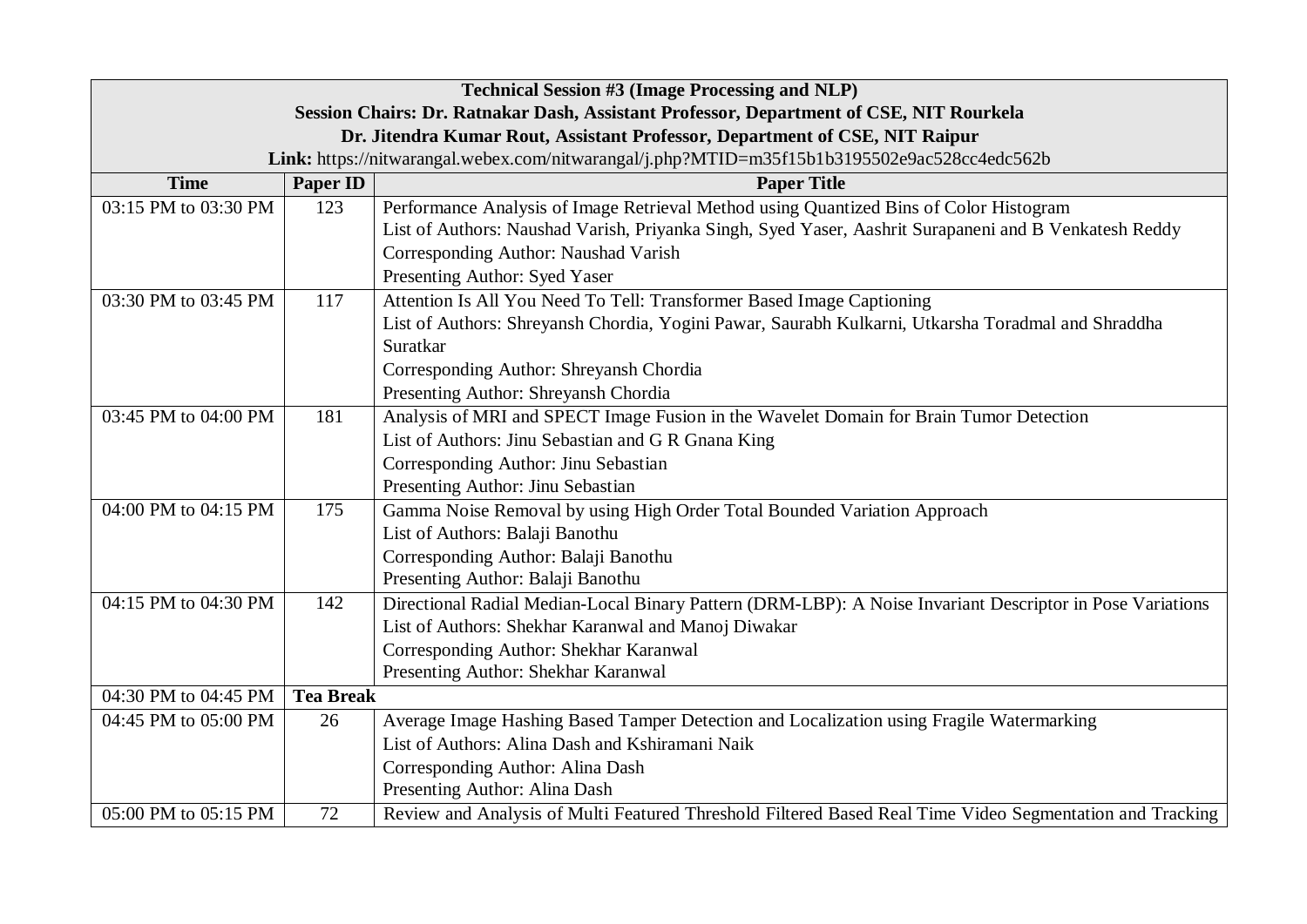|                      |     | in Video Surveillance                                                                              |
|----------------------|-----|----------------------------------------------------------------------------------------------------|
|                      |     | List of Authors: Kusuma T and Ashwini K                                                            |
|                      |     | Corresponding Author: Ashwini K                                                                    |
|                      |     | Presenting Author: Kusuma T                                                                        |
| 05:15 PM to 05:30 PM | 21  | <b>Comparative Analysis of Object Detection Algorithms</b>                                         |
|                      |     | List of Authors: Prashant Kaushik, Anshul Sharma and Brahmaleen Kaur                               |
|                      |     | Corresponding Author: Prashant Kaushik                                                             |
|                      |     | Presenting Author: Prashant Kaushik                                                                |
| 05:30 PM to 05:45 PM | 150 | Comparative Performance of Machine Learning Algorithms in Detecting Offensive Speech in Malayalam- |
|                      |     | <b>English Code-Mixed Data</b>                                                                     |
|                      |     | List of Authors: Dhanya L K and Kannan Balakrishnan                                                |
|                      |     | Corresponding Author: Dhanya L K                                                                   |
|                      |     | Presenting Author: Dhanya L K                                                                      |
| 05:45 PM to 06:00 PM | 18  | Ablation Analysis of Seq2Seq Models and Vanilla Transformers for Spanish to English Translation    |
|                      |     | List of Authors: Deep Gandhi, Jash Mehta and Pranit Bari                                           |
|                      |     | Corresponding Author: Deep Gandhi                                                                  |
|                      |     | Presenting Author: Jash Mehta                                                                      |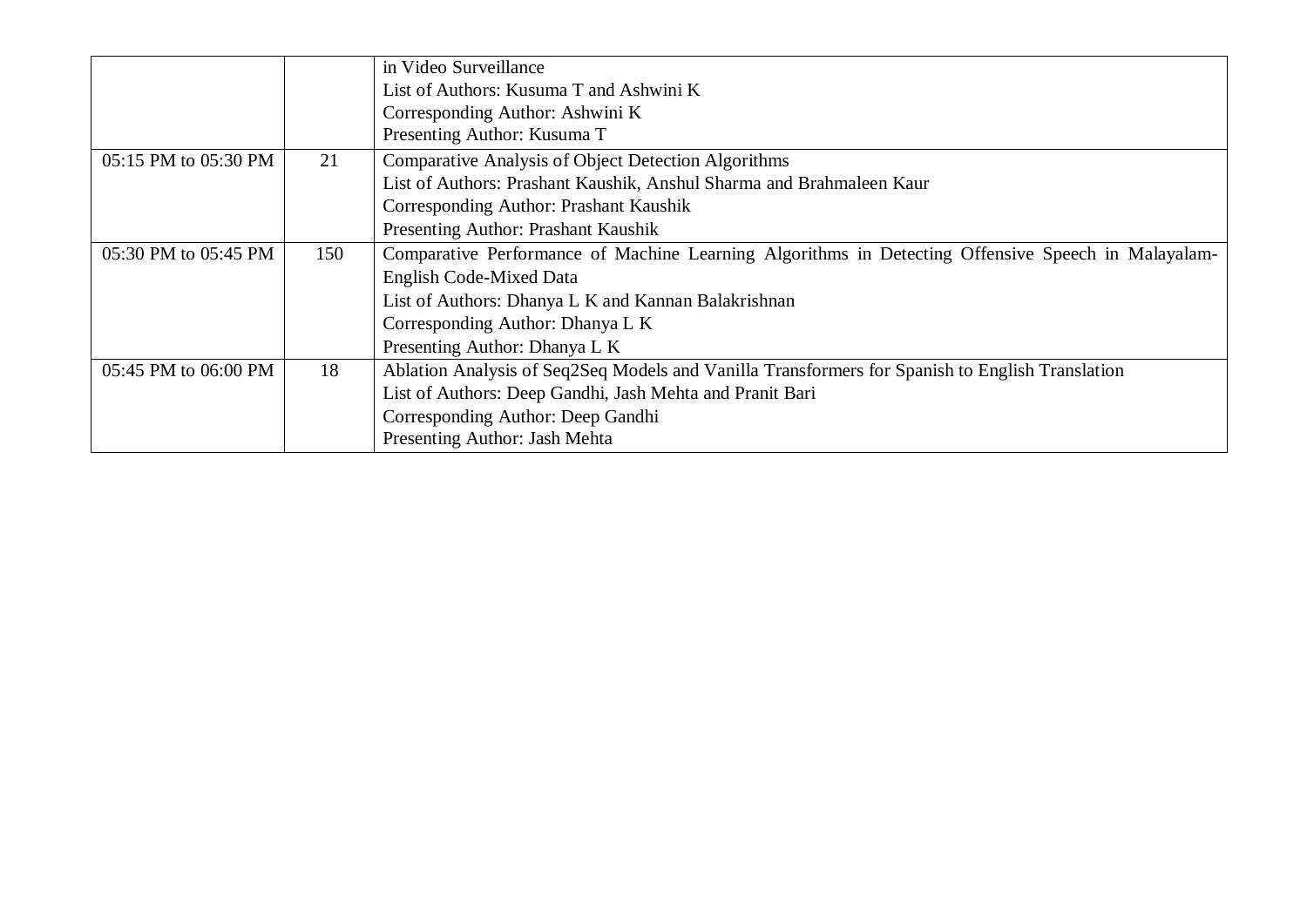| Technical Session #4 (WSNs, VANETs, SDNs and Blockchain)                                     |                  |                                                                                               |  |
|----------------------------------------------------------------------------------------------|------------------|-----------------------------------------------------------------------------------------------|--|
| Session Chairs: Dr. Rashmi Ranjan Rout, Associate Professor, Department of CSE, NIT Warangal |                  |                                                                                               |  |
| Dr. Damodar Reddy Edla, Associate Professor, Department of CSE, NIT Goa                      |                  |                                                                                               |  |
|                                                                                              |                  | Link: https://nitwarangal.webex.com/nitwarangal/j.php?MTID=m15fa0bfb5a0f98b856017c8d3b5814c7  |  |
| <b>Time</b>                                                                                  | <b>Paper ID</b>  | <b>Paper Title</b>                                                                            |  |
| 03:15 PM to 03:30 PM                                                                         | 42               | Wireless Sensor Network based Miner Localization in Underground Coal Mines                    |  |
|                                                                                              |                  | List of Authors: Lalatendu Muduli, Prasanta K Jana and Devi Prasad Mishra                     |  |
|                                                                                              |                  | Corresponding Author: Lalatendu Muduli                                                        |  |
|                                                                                              |                  | Presenting Author: Lalatendu Muduli                                                           |  |
| 03:30 PM to 03:45 PM                                                                         | 90               | Bacterial Forging Optimization Based Clustering Protocol for Wireless Sensor Networks         |  |
|                                                                                              |                  | List of Authors: Sidhartha Sankar Dora and Prasanta Kumar Swain                               |  |
|                                                                                              |                  | Corresponding Author: Prasanta Kumar Swain                                                    |  |
|                                                                                              |                  | Presenting Author: Sidhartha Sankar Dora                                                      |  |
| 03:45 PM to 04:00 PM                                                                         | 79               | Deep Hunting Optimization-Enabled Multi-Objective Range-Free Anchor-Based Localization in WSN |  |
|                                                                                              |                  | List of Authors: V Ch Sekhar Rao Rayavarapu and Arunanshu Mahapatro                           |  |
|                                                                                              |                  | Corresponding Author: V Ch Sekhar Rao Rayavarapu                                              |  |
|                                                                                              |                  | Presenting Author: V Ch Sekhar Rao Rayavarapu                                                 |  |
| 04:00 PM to 04:15 PM                                                                         | 170              | A Fuzzy Logic Based Trust Evaluation Scheme for Wireless Sensor Networks                      |  |
|                                                                                              |                  | List of Authors: Madhusmita Patra and Sasmita Acharya                                         |  |
|                                                                                              |                  | Corresponding Author: Madhusmita Patra                                                        |  |
|                                                                                              |                  | Presenting Author: Madhusmita Patra                                                           |  |
| 04:15 PM to 04:30 PM                                                                         | 107              | A Fuzzy Logic Based Congestion Detection Technique for Vehicular Adhoc Networks               |  |
|                                                                                              |                  | List of Authors: Rashmi Ranjita and Sasmita Acharya                                           |  |
|                                                                                              |                  | Corresponding Author: Rashmi Ranjita                                                          |  |
|                                                                                              |                  | Presenting Author: Rashmi Ranjita                                                             |  |
| 04:30 PM to 04:45 PM                                                                         | <b>Tea Break</b> |                                                                                               |  |
| 04:45 PM to 05:00 PM                                                                         | 38               | Reinforcement Learning for Routing in Software Defined Network                                |  |
|                                                                                              |                  | List of Authors: Meenaxi M Raikar and Meena S M                                               |  |
|                                                                                              |                  | Corresponding Author: Meenaxi M Raikar                                                        |  |
|                                                                                              |                  | Presenting Author: Meenaxi M Raikar                                                           |  |
| 05:00 PM to 05:15 PM                                                                         | 86               | Load Balancing for Network Resource Management in Software Defined Networks                   |  |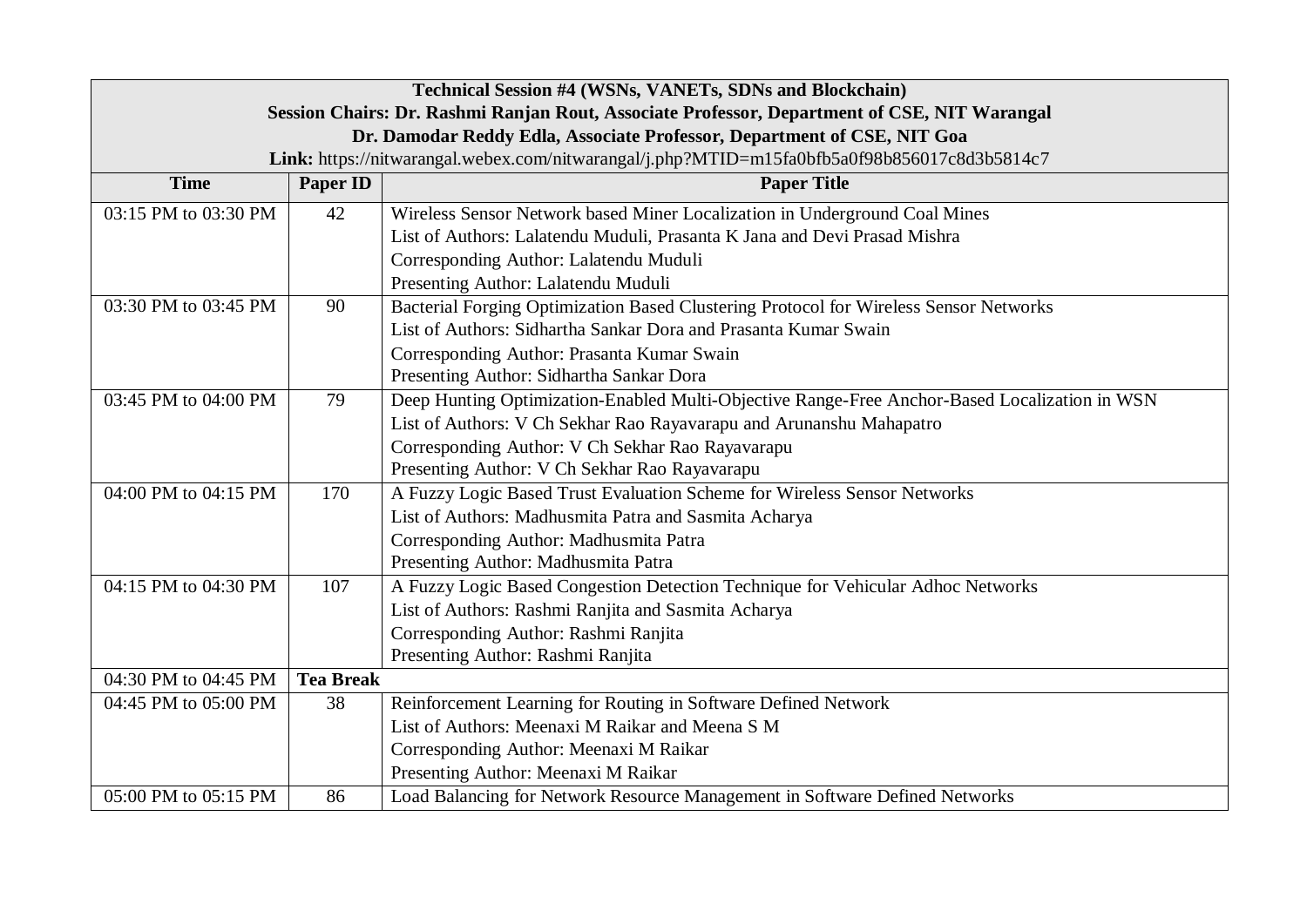|                      |     | List of Authors: Abhishek P M, Anishma Naik, Pooja Doddannavar, Rachana Patil, Meenaxi Raikar and |
|----------------------|-----|---------------------------------------------------------------------------------------------------|
|                      |     | Meena S M                                                                                         |
|                      |     | Corresponding Author: Abhishek P M                                                                |
|                      |     | Presenting Author: Abhishek P M                                                                   |
| 05:15 PM to 05:30 PM | 63  | A Survey on Layer 2 Solutions to Achieve Scalability in Blockchain                                |
|                      |     | List of Authors: Unnikrishnan K N and P Victer Paul                                               |
|                      |     | Corresponding Author: Unnikrishnan K N                                                            |
|                      |     | Presenting Author: Unnikrishnan K N                                                               |
| 05:30 PM to 05:45 PM | 139 | Swift and Secure Medical Data Translation                                                         |
|                      |     | List of Authors: T Sujithra, N M Masoodhu Banu, N Poornima and S Durai                            |
|                      |     | Corresponding Author: T Sujithra                                                                  |
|                      |     | Presenting Author: T Sujithra                                                                     |
| 05:45 PM to 06:00 PM | 172 | Thing-Aware Business Process Model                                                                |
|                      |     | List of Authors: Sugyan Kumar Mishra and Anirban Sarkar                                           |
|                      |     | Corresponding Author: Sugyan Kumar Mishra                                                         |
|                      |     | Presenting Author: Sugyan Kumar Mishra                                                            |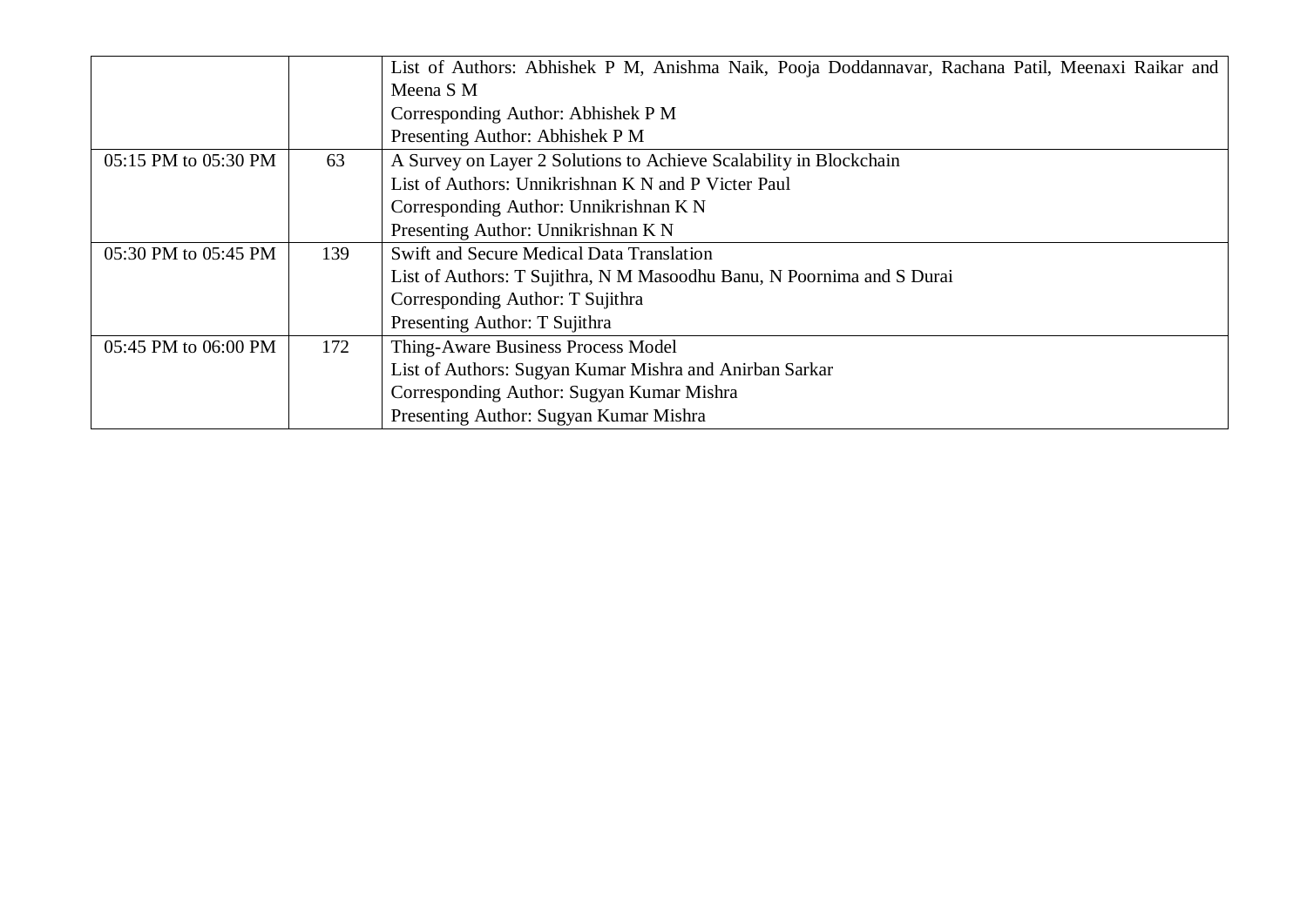| <b>Technical Session #5 (Machine Learning)</b>                                                |                  |                                                                                                      |  |
|-----------------------------------------------------------------------------------------------|------------------|------------------------------------------------------------------------------------------------------|--|
| Session Chairs: Dr. Sanjaya Kumar Panda, Assistant Professor, Department of CSE, NIT Warangal |                  |                                                                                                      |  |
| Dr. Pranesh Das, Assistant Professor, Department of CSE, NIT Calicut                          |                  |                                                                                                      |  |
|                                                                                               |                  | Link: https://nitwarangal.webex.com/nitwarangal/j.php?MTID=m355106582f7390b8e02efdb2acbe7b8c         |  |
| <b>Time</b>                                                                                   | Paper ID         | <b>Paper Title</b>                                                                                   |  |
| 03:15 PM to 03:30 PM                                                                          | 102              | Deep Learning in Image Classification: Its Evolution, Methods, Challenges and Architectures          |  |
|                                                                                               |                  | List of Authors: Palak Girdhar, Prashant Johri and Deepali Virmani                                   |  |
|                                                                                               |                  | Corresponding Author: Palak Girdhar                                                                  |  |
|                                                                                               |                  | Presenting Author: Palak Girdhar                                                                     |  |
| 03:30 PM to 03:45 PM                                                                          | 171              | Classification of Precious and Non-Precious Tweets using Deep Learning                               |  |
|                                                                                               |                  | List of Authors: Satyanarayana Murthy T, Mohan Krishna Varma N, Daniel Ravuri, Kishore Babu D and    |  |
|                                                                                               |                  | <b>Shaik Nazeer</b>                                                                                  |  |
|                                                                                               |                  | Corresponding Author: Mohan Krishna Varma N                                                          |  |
|                                                                                               |                  | Presenting Author: Satyanarayana Murthy T                                                            |  |
| 03:45 PM to 04:00 PM                                                                          | 143              | A Deep Learning Approach to Image Splicing using Depth Map                                           |  |
|                                                                                               |                  | List of Authors: D Venkata Vijay Gopal and Gopakumar G                                               |  |
|                                                                                               |                  | Corresponding Author: Gopakumar G                                                                    |  |
|                                                                                               |                  | Presenting Author: D V Vijay Gopal                                                                   |  |
| 04:00 PM to 04:15 PM                                                                          | 69               | Do Deep Learning Models and Text Data Outperform Conventional Prediction Techniques on Forex Data?   |  |
|                                                                                               |                  | List of Authors: Sucharita Atha and Bharath Kumar Bolla                                              |  |
|                                                                                               |                  | Corresponding Author: Sucharita Atha                                                                 |  |
|                                                                                               |                  | Presenting Author: Sucharita Atha                                                                    |  |
| 04:15 PM to 04:30 PM                                                                          | 8                | Brain Tumor Classification using Modified Alexnet Network                                            |  |
|                                                                                               |                  | List of Authors: Kumari Abhilasha, Shipra Swati and Mukesh Kumar                                     |  |
|                                                                                               |                  | Corresponding Author: Mukesh Kumar                                                                   |  |
|                                                                                               |                  | Presenting Author: Kumari Abhilasha                                                                  |  |
| 04:30 PM to 04:45 PM                                                                          | <b>Tea Break</b> |                                                                                                      |  |
| 04:45 PM to 05:00 PM                                                                          | 177              | Code Injection Attacks Detection in Hybrid Applications using CNN                                    |  |
|                                                                                               |                  | List of Authors: Prasanna Sai Puvvada, Singupuram Viswaja and Manjubala Bisi                         |  |
|                                                                                               |                  | Corresponding Author: Manjubala Bisi                                                                 |  |
|                                                                                               |                  | Presenting Author: Manjubala Bisi                                                                    |  |
| 05:00 PM to 05:15 PM                                                                          | 105              | Real-Time Implementation of CNN Based Face Mask Detection: A Method to Diminish the Risk of Covid-19 |  |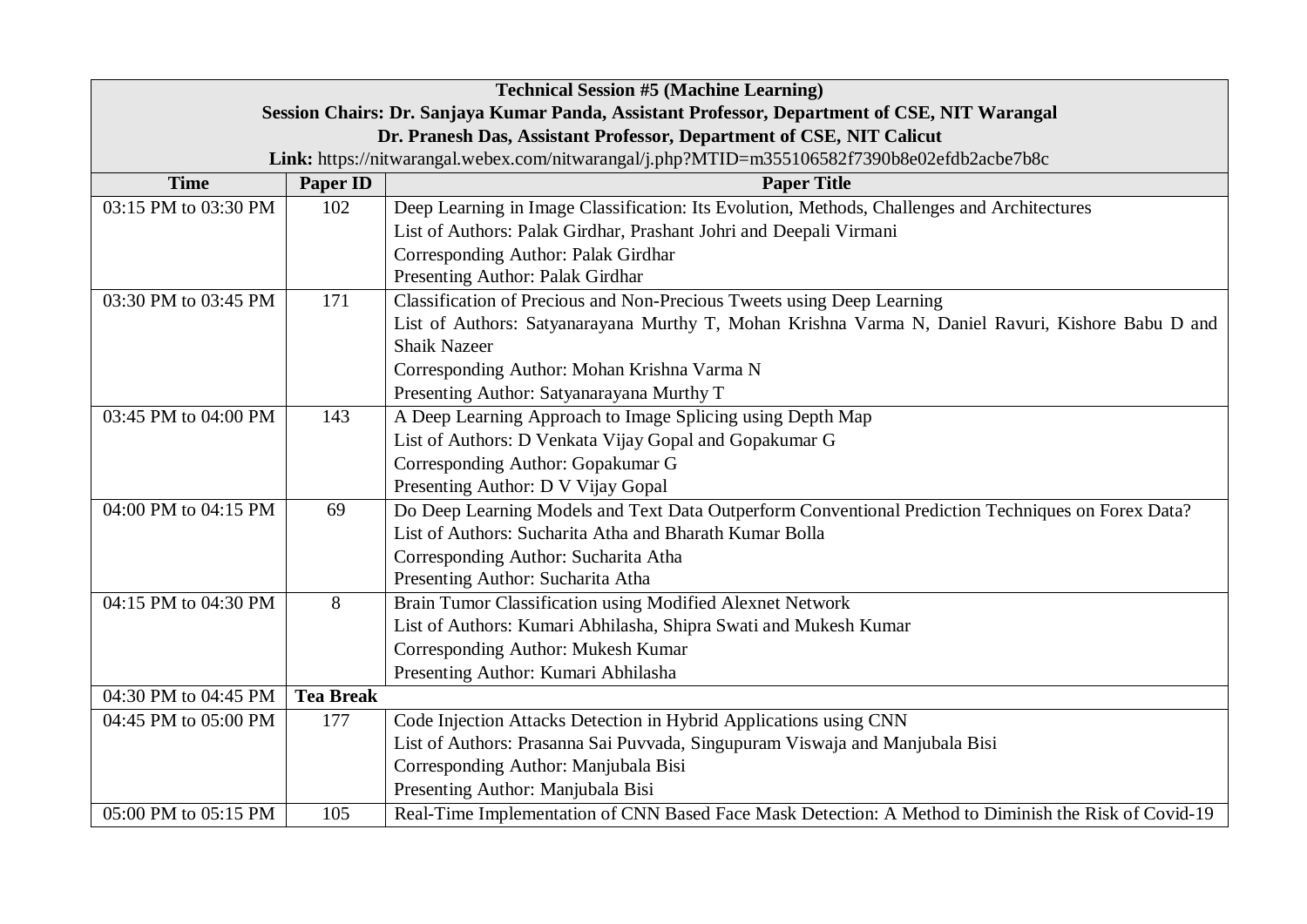|                      |     | List of Authors: Mylavarapu Kalyan Ram, M T S K Lakshmi, M Govind Raju, M Sarojini, G Madhu Kiran        |
|----------------------|-----|----------------------------------------------------------------------------------------------------------|
|                      |     | and Challapalli Sujana                                                                                   |
|                      |     | Corresponding Author: Mylavarapu Kalyan Ram                                                              |
|                      |     | Presenting Author: Mylavarapu Kalyan Ram                                                                 |
| 05:15 PM to 05:30 PM | 162 | Evaluating the Performance of Machine Learning Algorithms for Sentiment Prediction on Social Media       |
|                      |     | Natural Language Text Data                                                                               |
|                      |     | List of Authors: Moulshree G, Manoj Kumar M V, Prashanth B S, Ajay Kumara M A, Shivadarshan S L,         |
|                      |     | Sneha H R and Prashanth P Wagle                                                                          |
|                      |     | Corresponding Author: Manoj Kumar M V                                                                    |
|                      |     | Presenting Author: Moulshree G                                                                           |
| 05:30 PM to 05:45 PM | 53  | Estimating the Category of Districts in a State Based on COVID Test Positivity Rate (TPR): A Study using |
|                      |     | Supervised Machine Learning Approach                                                                     |
|                      |     | List of Authors: Sourav Kumar Bhoi, Chitta Ranjan Mallick, Rajendra Prasad Nayak, Debasis Mohapatra and  |
|                      |     | Kalyan Kumar Jena                                                                                        |
|                      |     | Corresponding Author: Sourav Kumar Bhoi                                                                  |
|                      |     | Presenting Author: Rajendra Prasad Nayak                                                                 |
| 05:45 PM to 06:00 PM | 168 | Single Cell RNA Sequence Data Analysing Using Fuzzy DE Based Clustering Technique                        |
|                      |     | List of Authors: Biswajit Senapati and Ranjita Das                                                       |
|                      |     | Corresponding Author: Biswajit Senapati                                                                  |
|                      |     | Presenting Author: Biswajit Senapati                                                                     |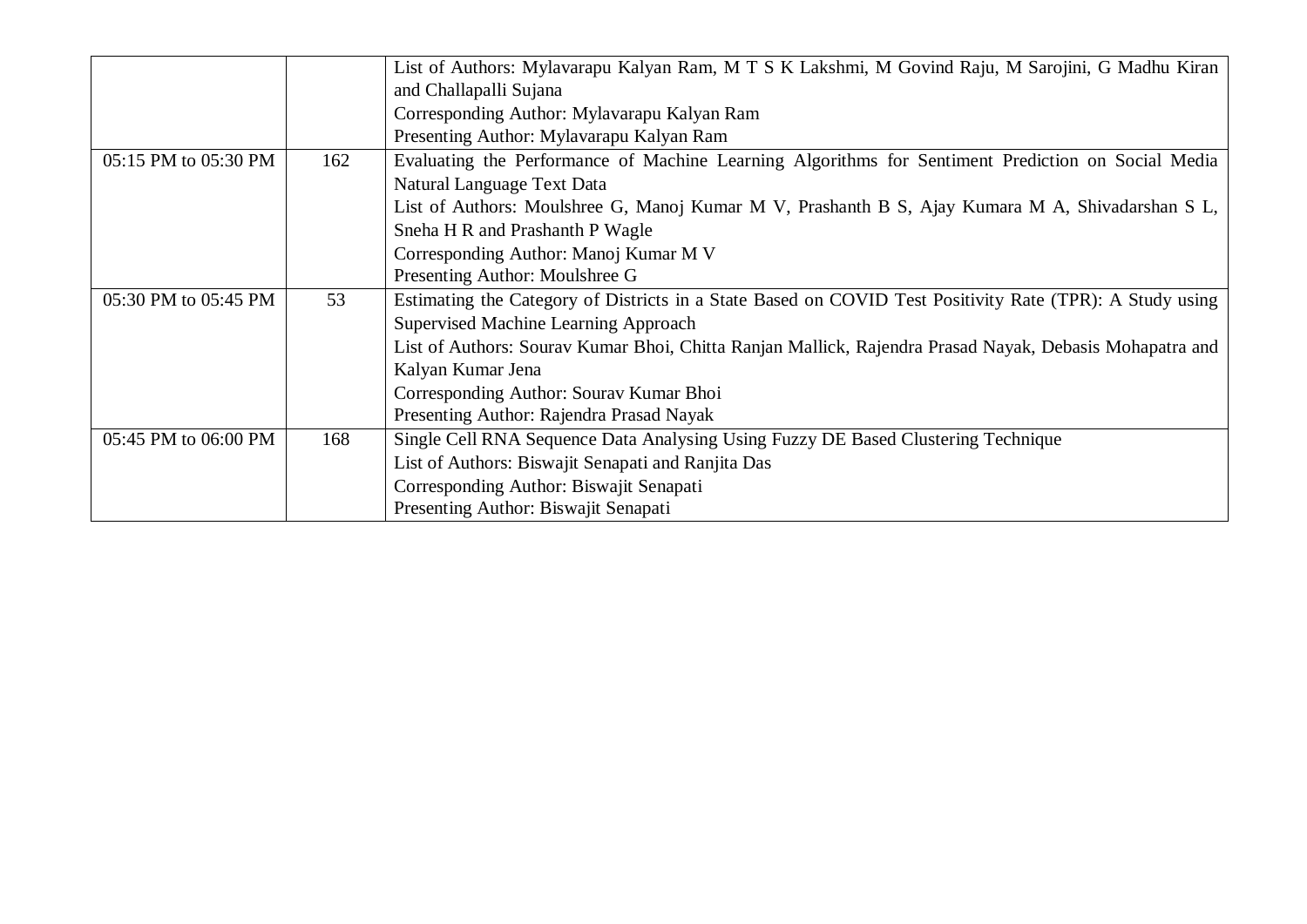| Technical Session #6 (Recommendation Systems, Software Engineering and Machine Learning)                            |                  |                                                                                                     |  |  |
|---------------------------------------------------------------------------------------------------------------------|------------------|-----------------------------------------------------------------------------------------------------|--|--|
| Session Chairs: Prof. Durga Prasad Mohapatra, Professor and Head of the Department, Department of CSE, NIT Rourkela |                  |                                                                                                     |  |  |
| Dr. Sangharatna Godboley, Assistant Professor, Department of CSE, NIT Warangal                                      |                  |                                                                                                     |  |  |
|                                                                                                                     |                  | Link: https://nitwarangal.webex.com/nitwarangal/j.php?MTID=m35f15b1b3195502e9ac528cc4edc562b        |  |  |
| <b>Time</b>                                                                                                         | <b>Paper ID</b>  | <b>Paper Title</b>                                                                                  |  |  |
| 03:15 PM to 03:30 PM                                                                                                | 159              | Asymmetrically Weighted Cosine Similarity Measure for Recommendation Systems                        |  |  |
|                                                                                                                     |                  | List of Authors: Sahil Mishra and Sanjaya Kumar Panda                                               |  |  |
|                                                                                                                     |                  | Corresponding Author: Sanjaya Kumar Panda                                                           |  |  |
|                                                                                                                     |                  | Presenting Author: Sahil Mishra                                                                     |  |  |
| 03:30 PM to 03:45 PM                                                                                                | 11               | Crop Recommendation System using Support Vector Machine Considering Indian Dataset                  |  |  |
|                                                                                                                     |                  | List of Authors: Tapas Kumar Mishra, Sambit Kumar Mishra, Kanaparthi Jeevan Sai, Shreyas Peddi and  |  |  |
|                                                                                                                     |                  | Manideep Surusomayajula                                                                             |  |  |
|                                                                                                                     |                  | Corresponding Author: Tapas Kumar Mishra                                                            |  |  |
|                                                                                                                     |                  | Presenting Author: Tapas Kumar Mishra                                                               |  |  |
| 03:45 PM to 04:00 PM                                                                                                | 148              | Accessing the Performance and Suitability of FPGAs as Hardware Accelerator for Software Programmers |  |  |
|                                                                                                                     |                  | List of Authors: Adarsh Mishra, Ajith K J, Kislay Bhatt, Kumar Vaibhav and Vibhuti Duggal           |  |  |
|                                                                                                                     |                  | Corresponding Author: Adarsh Mishra                                                                 |  |  |
|                                                                                                                     |                  | Presenting Author: Adarsh Mishra                                                                    |  |  |
| 04:00 PM to 04:15 PM                                                                                                | 5                | Teaching Learning Based Optimization Model to Generate Software Test Cases                          |  |  |
|                                                                                                                     |                  | List of Authors: Sandeep Jha and Manjubala Bisi                                                     |  |  |
|                                                                                                                     |                  | Corresponding Author: Manjubala Bisi                                                                |  |  |
|                                                                                                                     |                  | Presenting Author: Manjubala Bisi                                                                   |  |  |
| 04:15 PM to 04:30 PM                                                                                                | 106              | Optimizing Hyperparameters for Improvement in Software Vulnerability Prediction Models              |  |  |
|                                                                                                                     |                  | List of Authors: Deepali Bassi and Hardeep Singh                                                    |  |  |
|                                                                                                                     |                  | Corresponding Author: Deepali Bassi                                                                 |  |  |
|                                                                                                                     |                  | Presenting Author: Deepali Bassi                                                                    |  |  |
| 04:30 PM to 04:45 PM                                                                                                | <b>Tea Break</b> |                                                                                                     |  |  |
| 04:45 PM to 05:00 PM                                                                                                | 9                | Information Cascading using Classification Approach of Link Prediction                              |  |  |
|                                                                                                                     |                  | List of Authors: Mukesh Kumar, Naween Kumar and Jitendra Kumar                                      |  |  |
|                                                                                                                     |                  | Corresponding Author: Mukesh Kumar                                                                  |  |  |
|                                                                                                                     |                  | Presenting Author: Jitendra Kumar                                                                   |  |  |
| 05:00 PM to 05:15 PM                                                                                                | 100              | A Duplex Method of Classification of Parkinson's Disease using Data Reduction Techniques            |  |  |